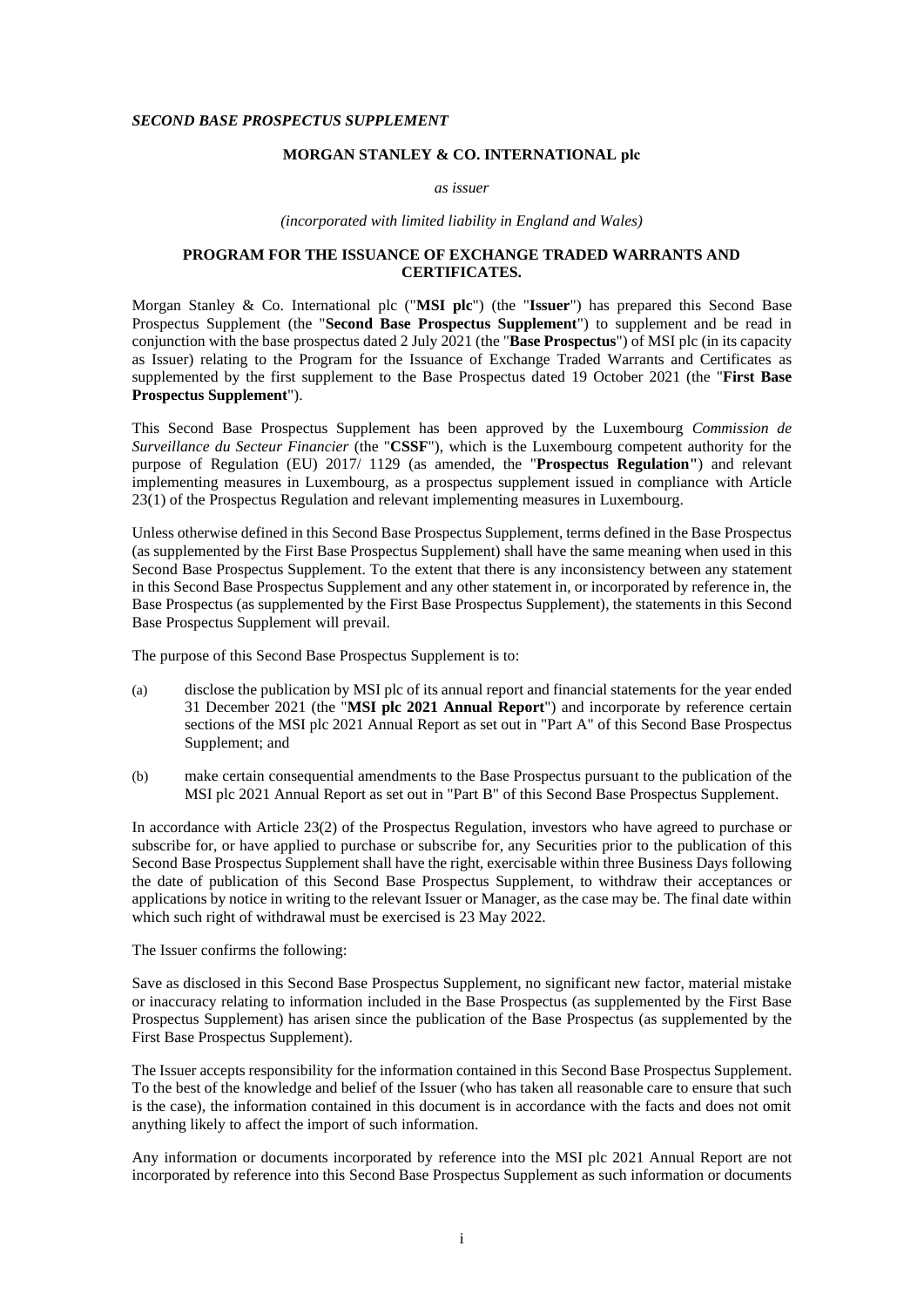are either not relevant for the investor or covered in another part of this Second Base Prospectus Supplement.

This Second Base Prospectus Supplement and the MSI plc 2021 Annual Report are available for viewing, and copies may be obtained from, the offices of the Issuer at 25 Cabot Square, Canary Wharf, London, E14 4QA.

This Second Base Prospectus Supplement is available on Morgan Stanley's website at <https://etp.morganstanley.com/SE/EN/documentation> and on the website of the Luxembourg Stock Exchange a[t www.bourse.lu.](http://www.bourse.lu/)

The MSI plc 2021 Annual Report is available on Morgan Stanley's website at [https://sp.morganstanley.com/EU/Download/GeneralDocument?documentID=deb4bb5b-28f7-4e8d-bad4](https://sp.morganstanley.com/EU/Download/GeneralDocument?documentID=deb4bb5b-28f7-4e8d-bad4-c506299f78e9) [c506299f78e9](https://sp.morganstanley.com/EU/Download/GeneralDocument?documentID=deb4bb5b-28f7-4e8d-bad4-c506299f78e9) and on the website of the Luxembourg Stock Exchange at [www.bourse.lu.](http://www.bourse.lu/)

18 May 2022

# **MORGAN STANLEY & CO. INTERNATIONAL plc**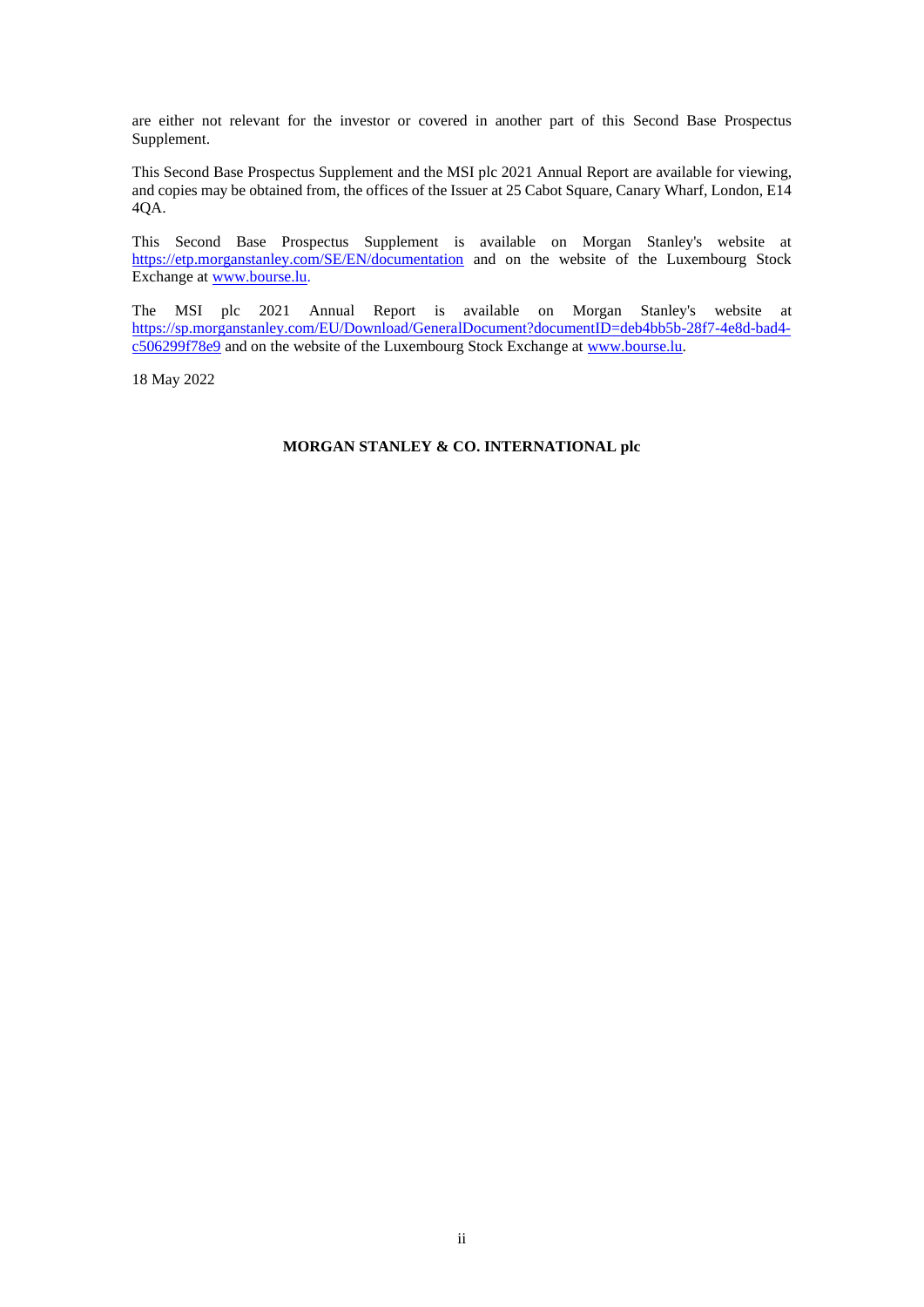# **CONTENTS**

# **Page**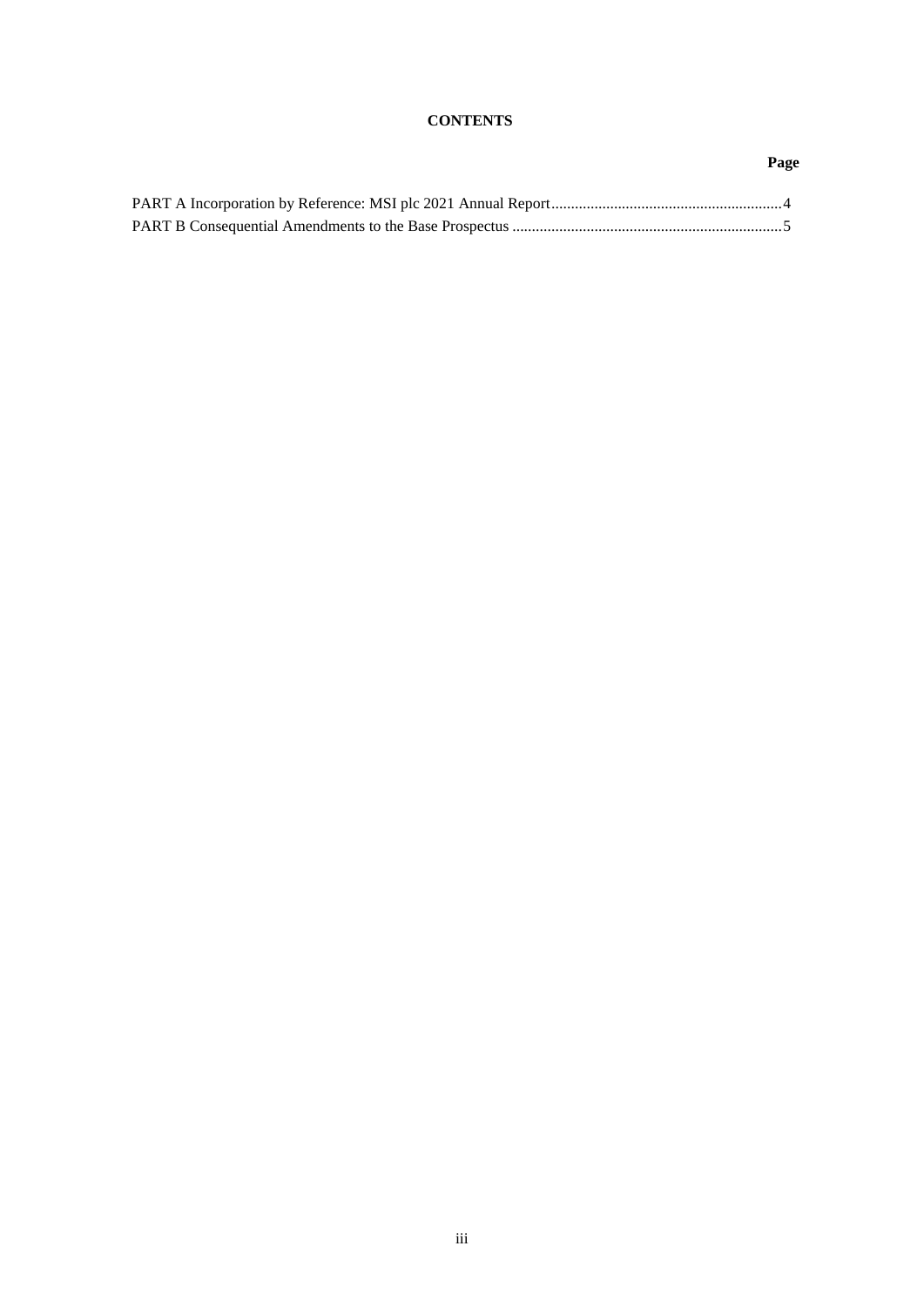### **PART A INCORPORATION BY REFERENCE: MSI PLC 2021 ANNUAL REPORT**

This Second Base Prospectus Supplement incorporates by reference those sections of the document identified in the cross-reference table below and supplements and must be read in conjunction with the section entitled "Incorporation by reference" contained on pages 38-41 of the Base Prospectus.

The MSI plc 2021 Annual Report is available on Morgan Stanley's website at [https://sp.morganstanley.com/EU/Download/GeneralDocument?documentID=deb4bb5b-28f7-4e8d-bad4](https://sp.morganstanley.com/EU/Download/GeneralDocument?documentID=deb4bb5b-28f7-4e8d-bad4-c506299f78e9) [c506299f78e9](https://sp.morganstanley.com/EU/Download/GeneralDocument?documentID=deb4bb5b-28f7-4e8d-bad4-c506299f78e9) and on the website of the Luxembourg Stock Exchange at [www.bourse.lu.](http://www.bourse.lu/)

| <b>Document filed</b>                                                  | <b>Information incorporated</b><br>by reference |                                                                                                   | Page    |  |  |  |
|------------------------------------------------------------------------|-------------------------------------------------|---------------------------------------------------------------------------------------------------|---------|--|--|--|
| Morgan Stanley & Co. International plc                                 |                                                 |                                                                                                   |         |  |  |  |
| Report and Financial Statements for the year<br>ended 31 December 2021 | (1)                                             | <b>Independent Auditor's Report</b>                                                               | 41-48   |  |  |  |
|                                                                        | (2)                                             | <b>Consolidated Income Statement</b>                                                              | 49      |  |  |  |
|                                                                        | (3)                                             | Consolidated<br><b>Statement</b><br>of<br>Comprehensive Income                                    | 50      |  |  |  |
|                                                                        | (4)                                             | Consolidated and Company Statement<br>of Changes in Equity                                        | 51-52   |  |  |  |
|                                                                        | (5)                                             | Consolidated and Company Statement<br>of Financial Position                                       | 53-54   |  |  |  |
|                                                                        | (6)                                             | <b>Consolidated Statement of Cash Flows</b>                                                       | 55      |  |  |  |
|                                                                        | (7)                                             | Consolidated<br><b>Notes</b><br>the<br>and<br>$\mathsf{f}$<br><b>Company Financial Statements</b> | 56-148  |  |  |  |
|                                                                        | (8)                                             | Appendix to the Financial Statements                                                              | 149-150 |  |  |  |
|                                                                        |                                                 |                                                                                                   |         |  |  |  |

This Second Base Prospectus Supplement expressly does not incorporate by reference the document and/or information identified in the cross-reference table below.

| Document filed                                                         | Information not incorporated by reference |                   | Page     |  |
|------------------------------------------------------------------------|-------------------------------------------|-------------------|----------|--|
| Morgan Stanley & Co. International plc                                 |                                           |                   |          |  |
| Report and Financial Statements for the year<br>ended 31 December 2021 | (1)                                       | Strategic Report  | $3 - 30$ |  |
|                                                                        | 21                                        | Directors' Report | 37-40    |  |